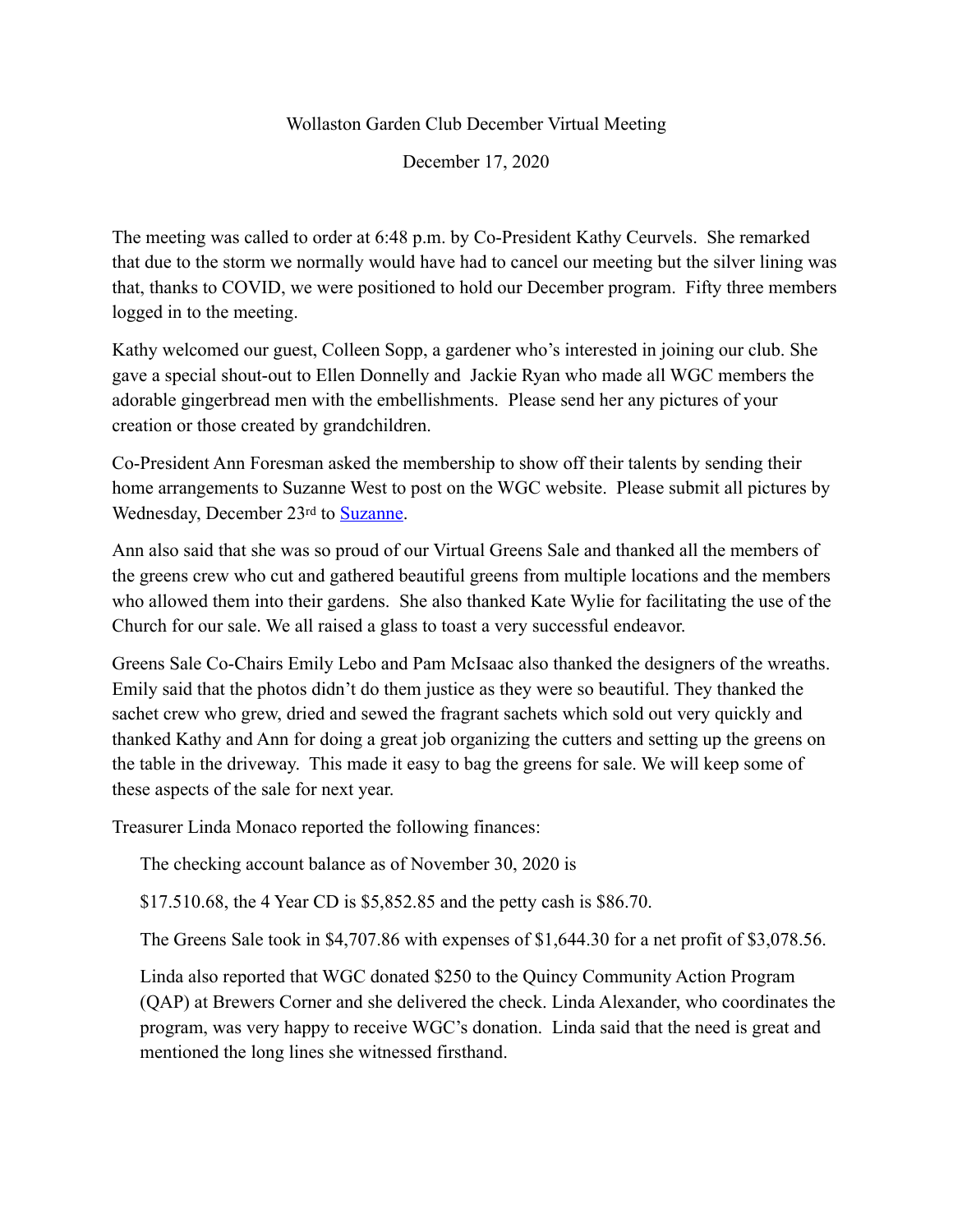Kathy thanked all the delivery drivers who have been bringing WGC members their goodie bags. Kathleen Meade and Anne McCarthy have been coordinating and filling 113 bags each month to ready them for the drivers. The following members are part of the delivery team:

- Kate Wylie
- Anne Marie Brady
- Janet DiPaolo
- Clare LaMorte
- Jackie Ryan
- $\blacksquare$  Anita Fasano
- Jan Clifford
- Suzanne West
- Jo Costello
- Pam McIsaac
- Susan Lynch
- Kathy Ceurvels
- Kathleen Meade
- Anne McCarthy
- Anne Vincent

She also thanked all the members who donated food items for Interfaith Social Services. We were able to donate a pickup truck worth of needed food which Kathy and Joe delivered to them. Kathy remarked that she had witnessed long lines which signaled the great need for our donations. Kate thanked the Ceurvels for loading up all the food and making the delivery.

Wreaths Across America's ceremony will take place this Saturday, Dec. 19th at noon at Mount Wollaston Cemetery and also at Pine Hill Cemetery. Kathy registered us as a group but members can just show up to help. It takes very little time to place a wreath at a veteran's grave and say their name out loud. It is a rewarding experience to honor those who have served our country.

Vice President Janet DiPaolo introduced our featured speaker, Deborah Trickett, owner of [The](https://thecapturedgarden.com/)  [Captured Garden](https://thecapturedgarden.com/). She is an award-winning garden designer who likes to use uncommon plants in her arrangements. Her work has been featured in The Boston Globe, Garden Gate magazine, New England Home magazine and on the TV show New England Dream Home. She is a